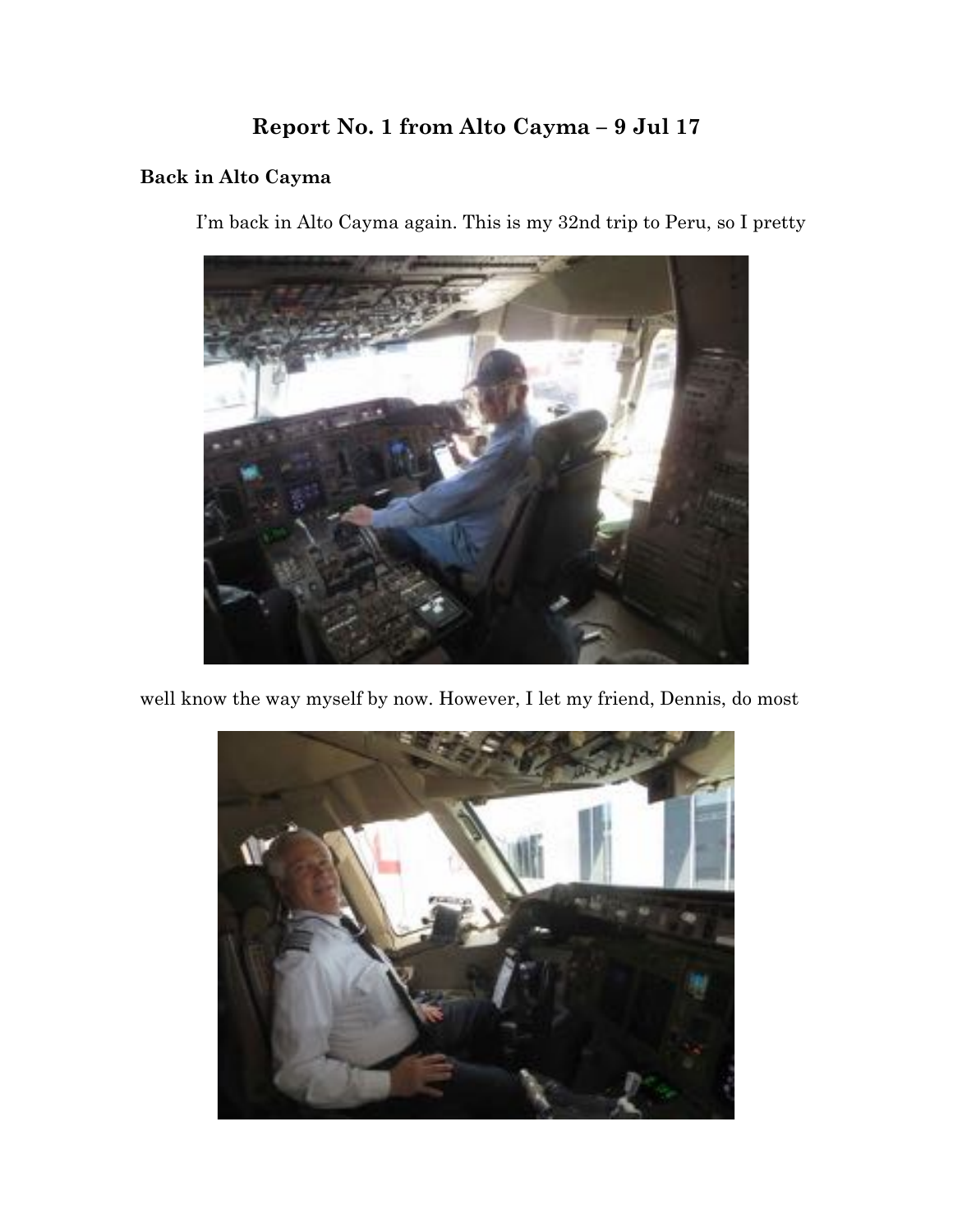of (aka all of) the flying, acceding to my fellow passengers' desire to live.

I got here last Sunday, July 1, and I'll be here for 3 full months this time, leaving for the States again on October 1. It was strange to arrive at the Arequipa airport with John and Ben as the only family members there to meet me. Carol was still in Oregon, finishing getting the 2 girls settled in. She was to return to Arequipa later in the week.

## **Worship Opportunities**

The afternoon I arrived, I joined the TAC (Transforming Alto Cayma) Community Group for worship services in their new rented building. The



service was being conducted by Pastor Victor Anchante, with assistance from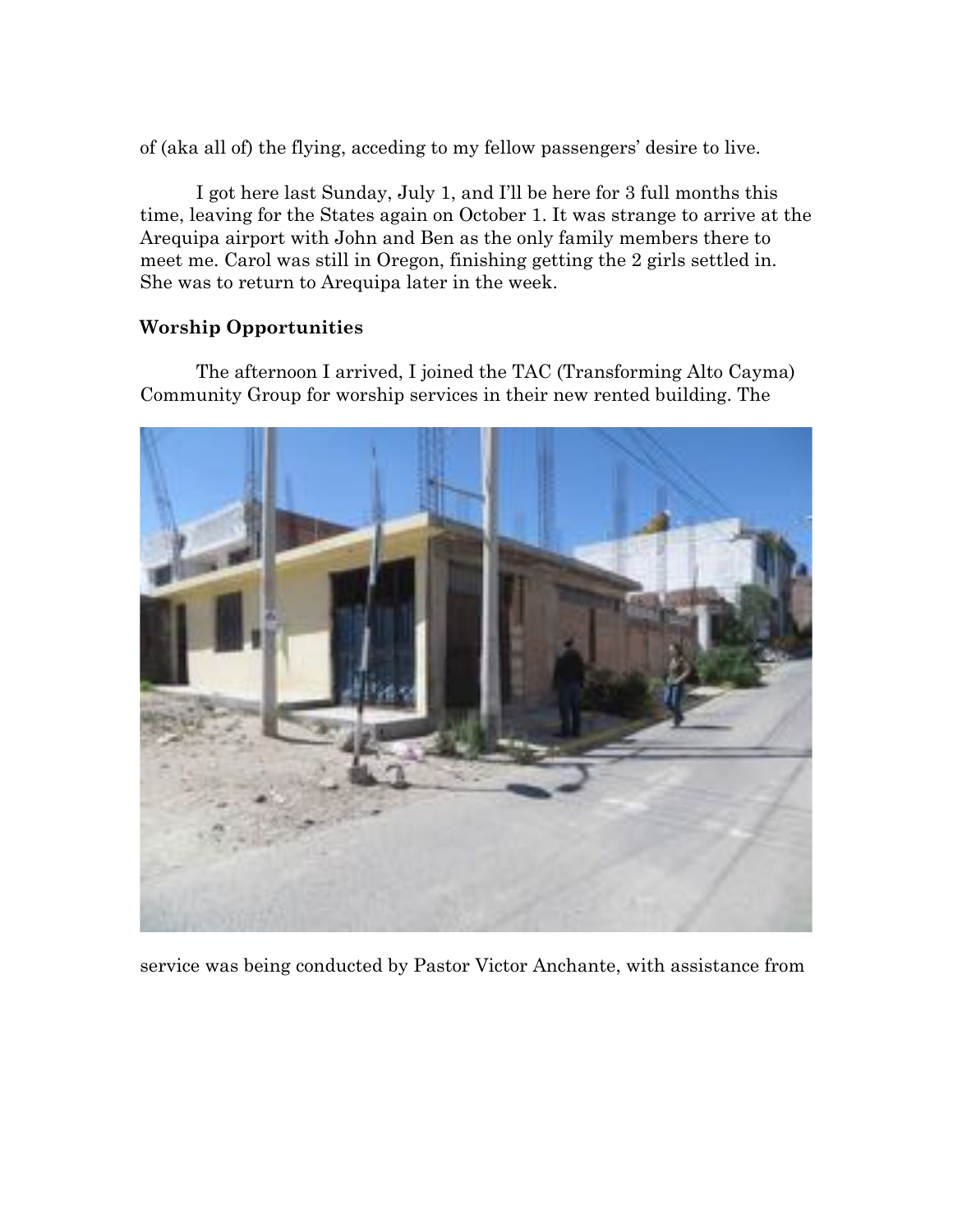

two young musicians who had recently joined the church. My son-in-law,

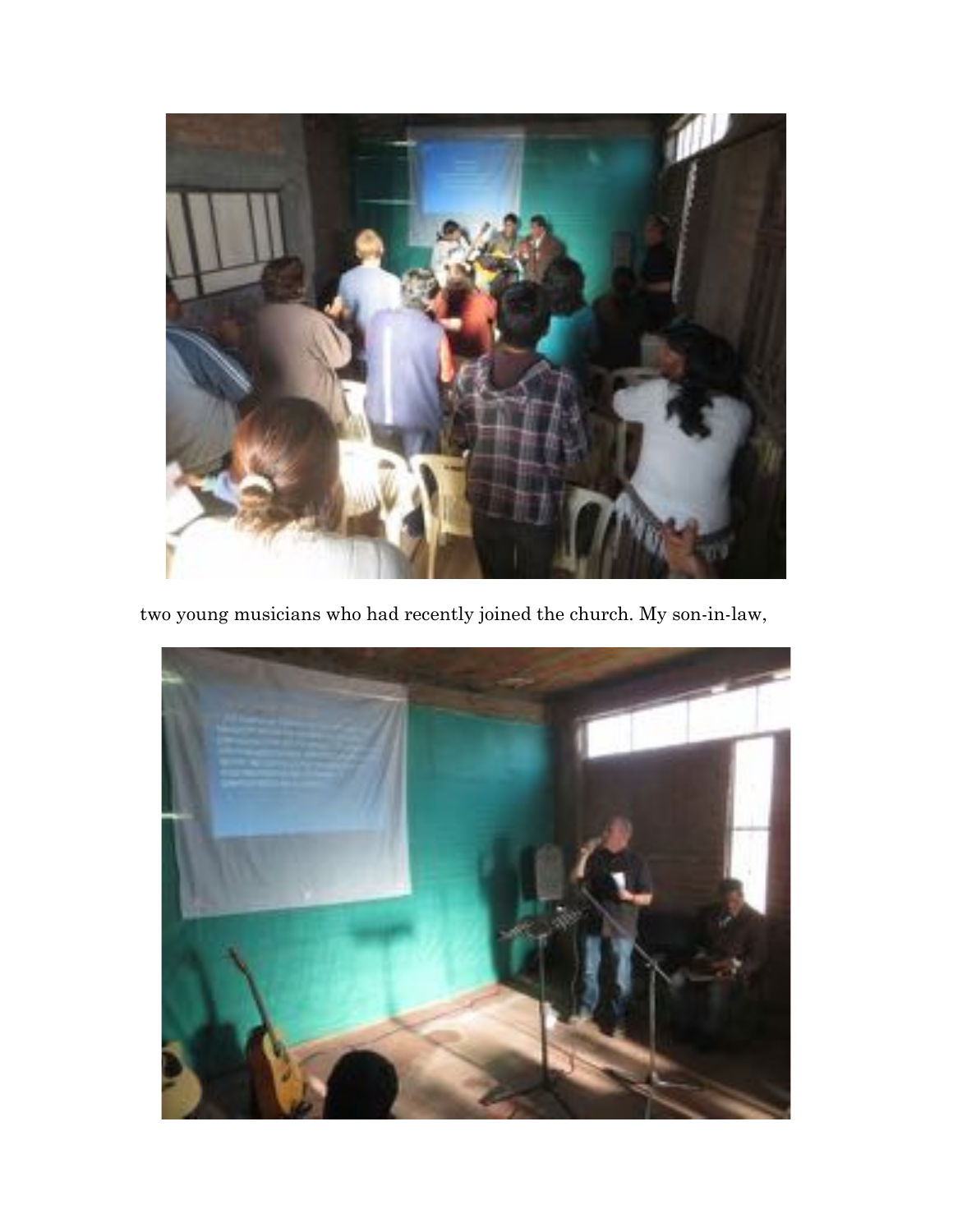John, preached the sermon that day, and during the sermon, the kids had



Children's Church in another room of the house. It was a busy afternoon.

Leaving the Community Group, I continued up the hill to Primero de Junio to catch Father Alex' Sunday afternoon mass. That completed my

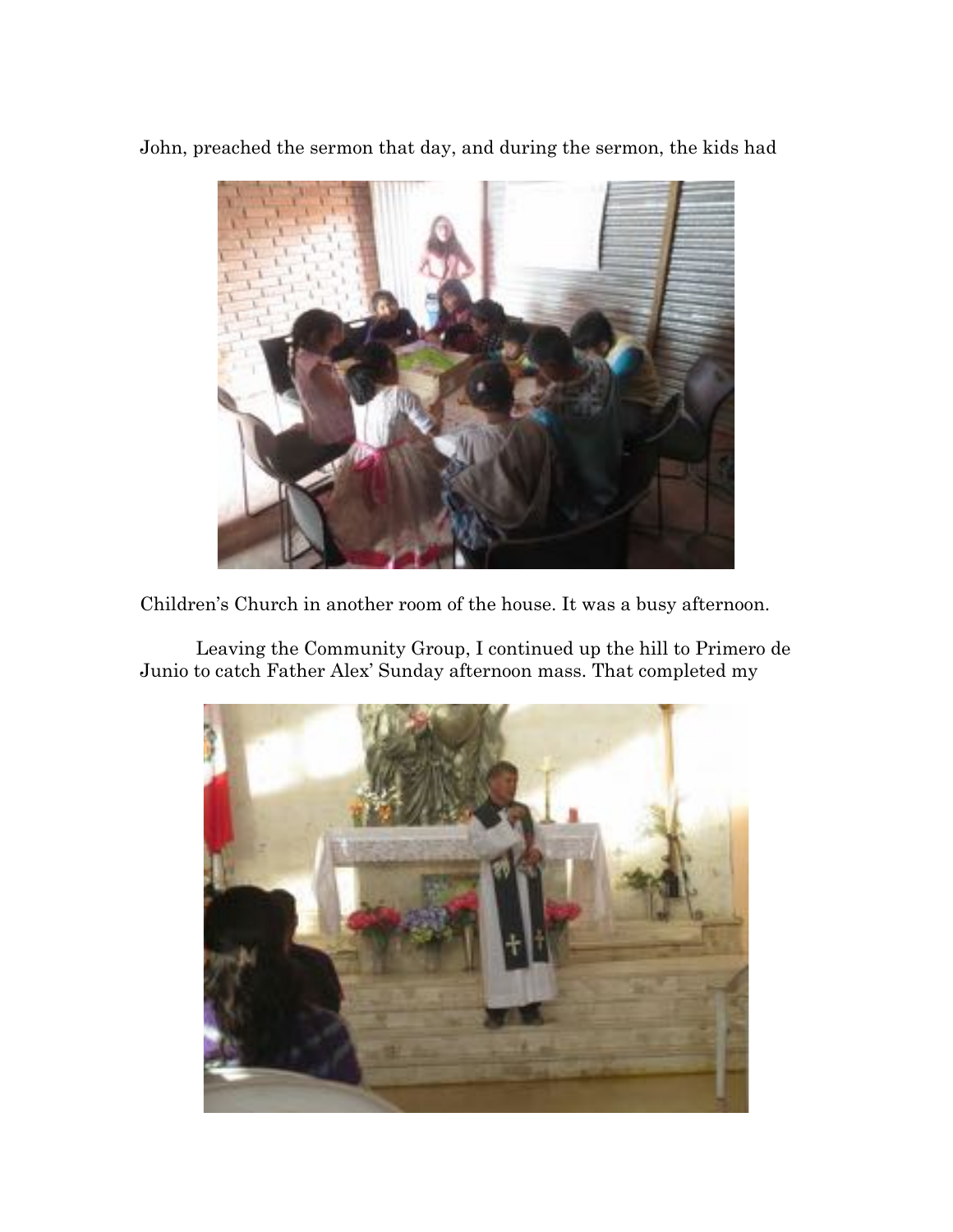ecumenical reintegration into the reason we're here in Alto Cayma.

#### **Home Visits**

On Monday morning, we drove up to our new building in Mujeres con Esperanza, where we greeted Genoveva and Maribel, who were manning that



office this week.

We then went out into the neighborhood, to the house of Stephano, a little boy who is being sponsored in our Acercándonos program. We had first

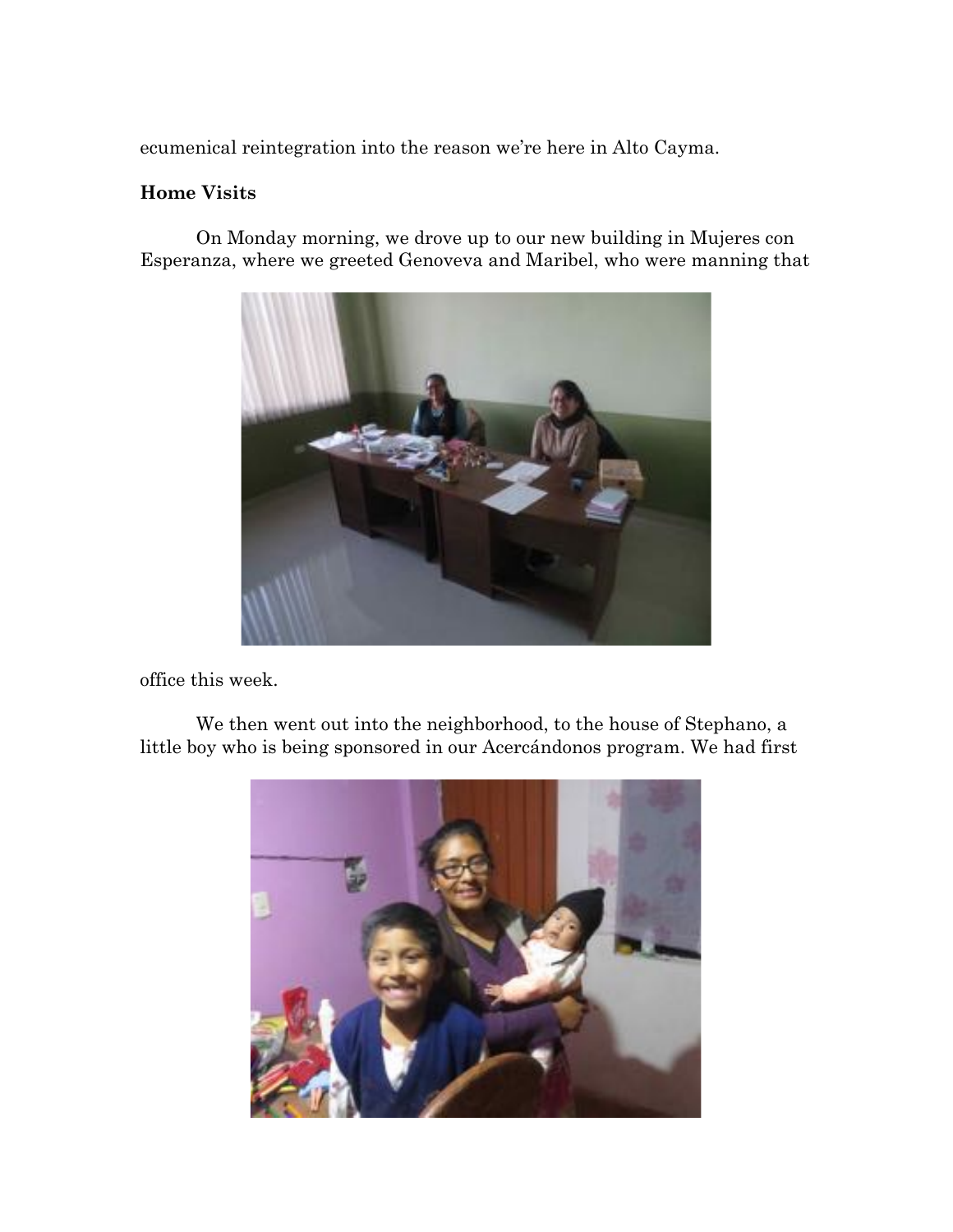encountered Stephano during a past visit by David & Donna Hodgkins. They found him in a ravine, holding two shoes that didn't match. When asked about the shoes, he explained that he had found them, and that he was taking them home because he didn't have any shoes. As a result of that encounter, Stephano is now being sponsored by David's brother, Steven. We visited Stephano this week so that Victor could deliver some presents that his



daughter, Nikole, had sent. Stephano was so enthusiastically grateful that he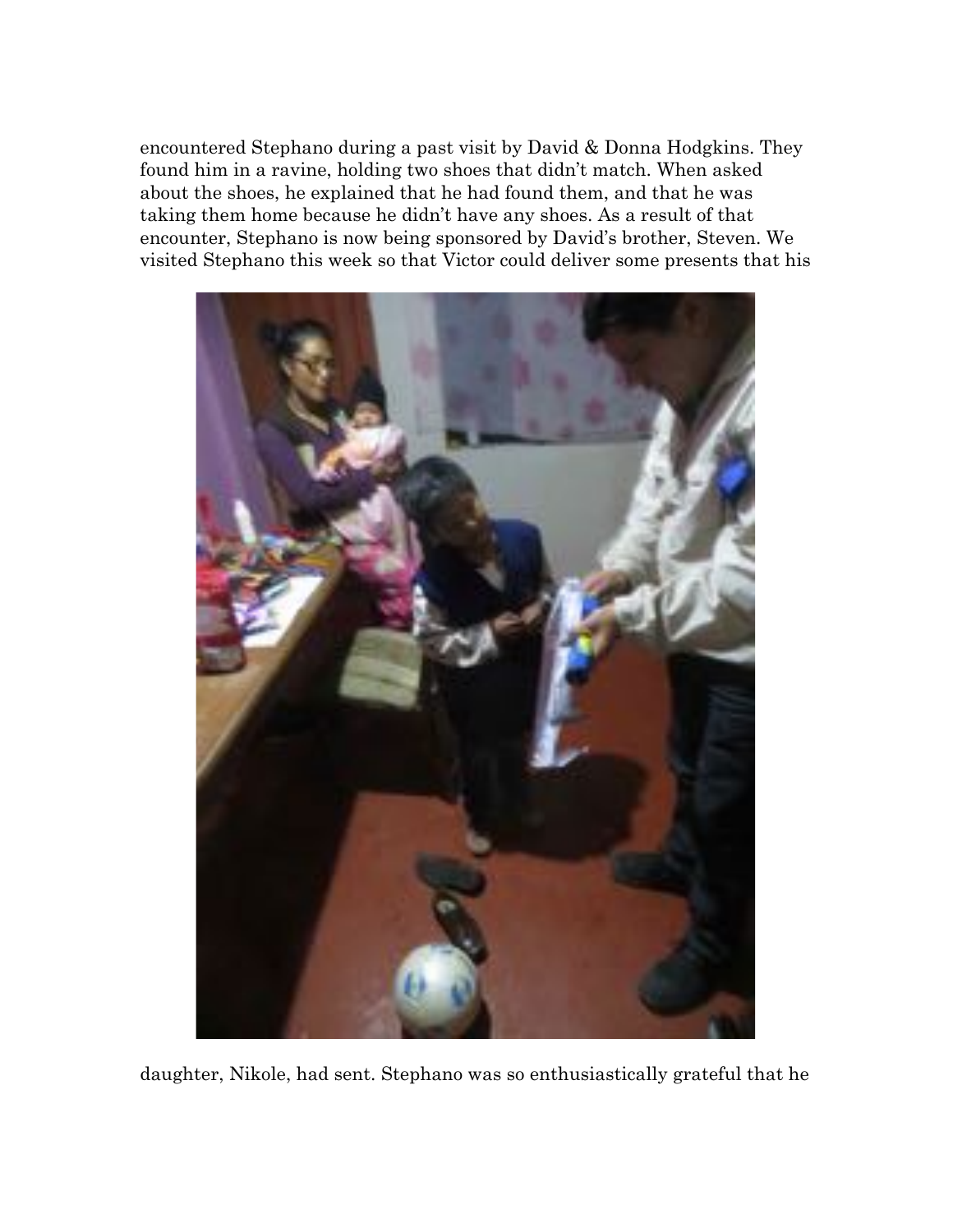

jumped on Victor and knocked him over backwards onto the bed.

After visiting Stephano, we continued on to visit 3 other people, including Sr. Juan, age 88, who is a candidate for sponsorship in our

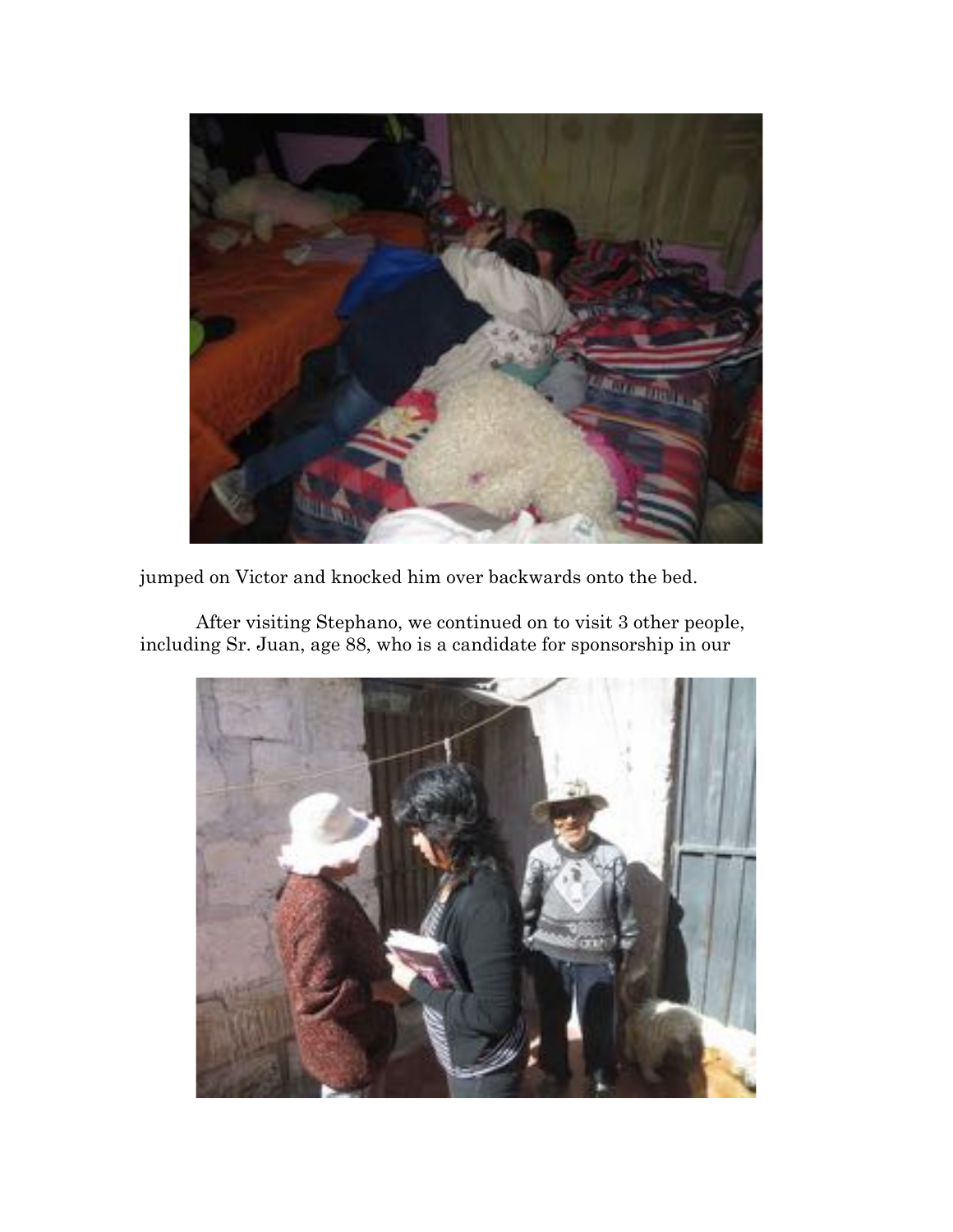program. We then finished the morning with a visit to Maycol, whose story follows immediately below.

# Put Yourself in the Shoes of Maycol and his Mother

Maycol is an 11-year old boy who lives in Mujeres con Esperanza. In February of this year, he was diagnosed with acute leukemia, for which he is now

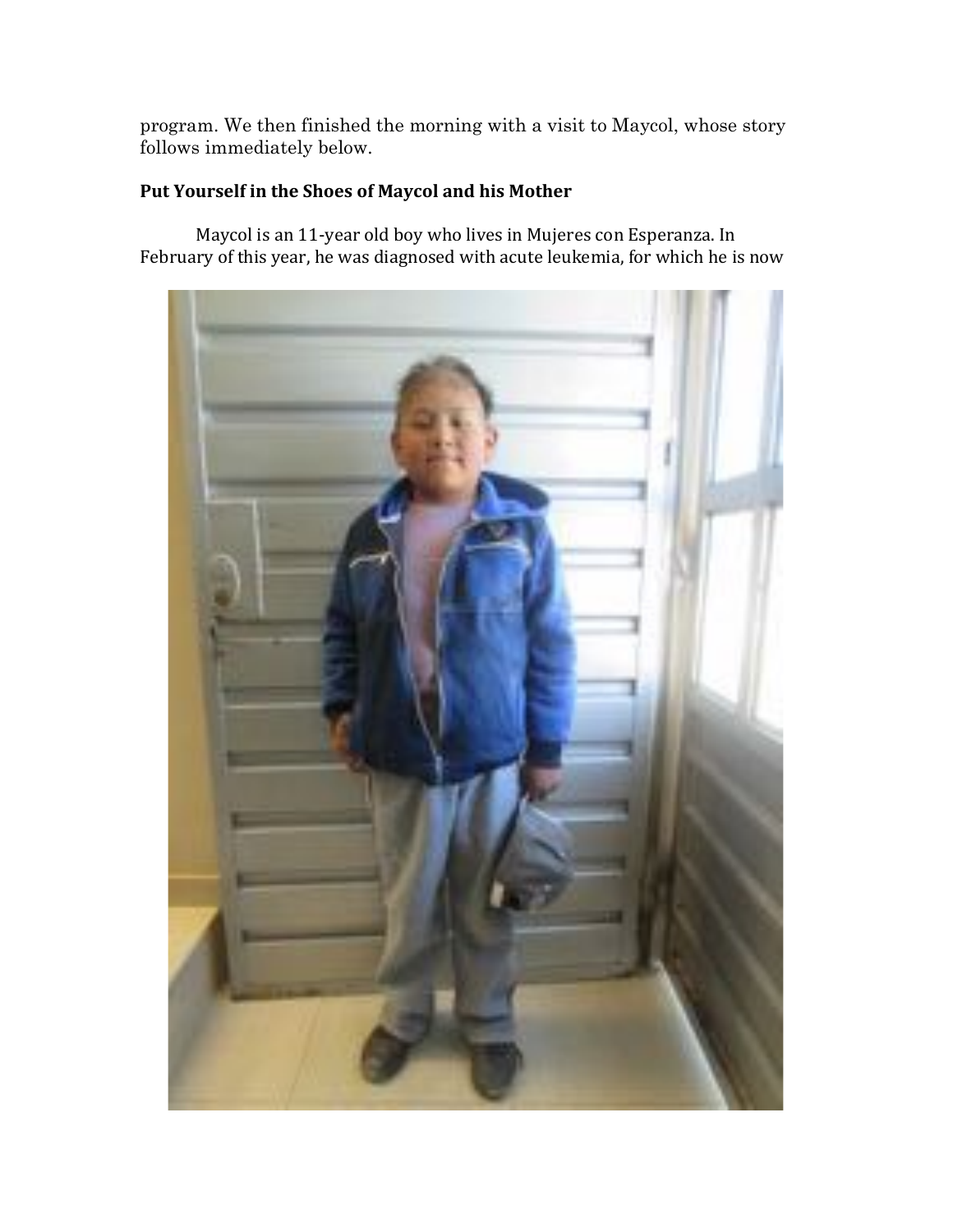undergoing treatment. Even before this illness came along, Maycol had had a tough life. His biological father is out of the picture, and Maycol lives with his mother, Carmen, and his stepfather, Javier, along with two younger half-siblings. Javier and Carmen fight a lot, which has caused a lot of stress in Maycol's young life. Carmen and Maycol both need the help of a psychologist. The ladies in our office are doing



what they can to cheer Maycol up. Maycol's stepfather, Javier, has treated Maycol badly for years, showing a definite preference for his own two biological children, although he is showing more consideration for Maycol now that the boy is very ill.

Javier works in construction, and makes around 1,000 soles (approximately \$310) a month when he can find work, but right now work is hard to find in Arequipa, so Javier has to travel to other parts of the country and be away from the family for weeks, or even months, at a time. Carmen stays home to take care of the house and the 3 children, so she isn't able to add anything to the family income.

Maycol is in a two-year treatment program for his leukemia. To date, he has had 2 chemotherapies and 5 blood transfusions. The family has only the most basic health insurance (think Medicaid), which covers most of the costs, but there are things the family must pay for themselves.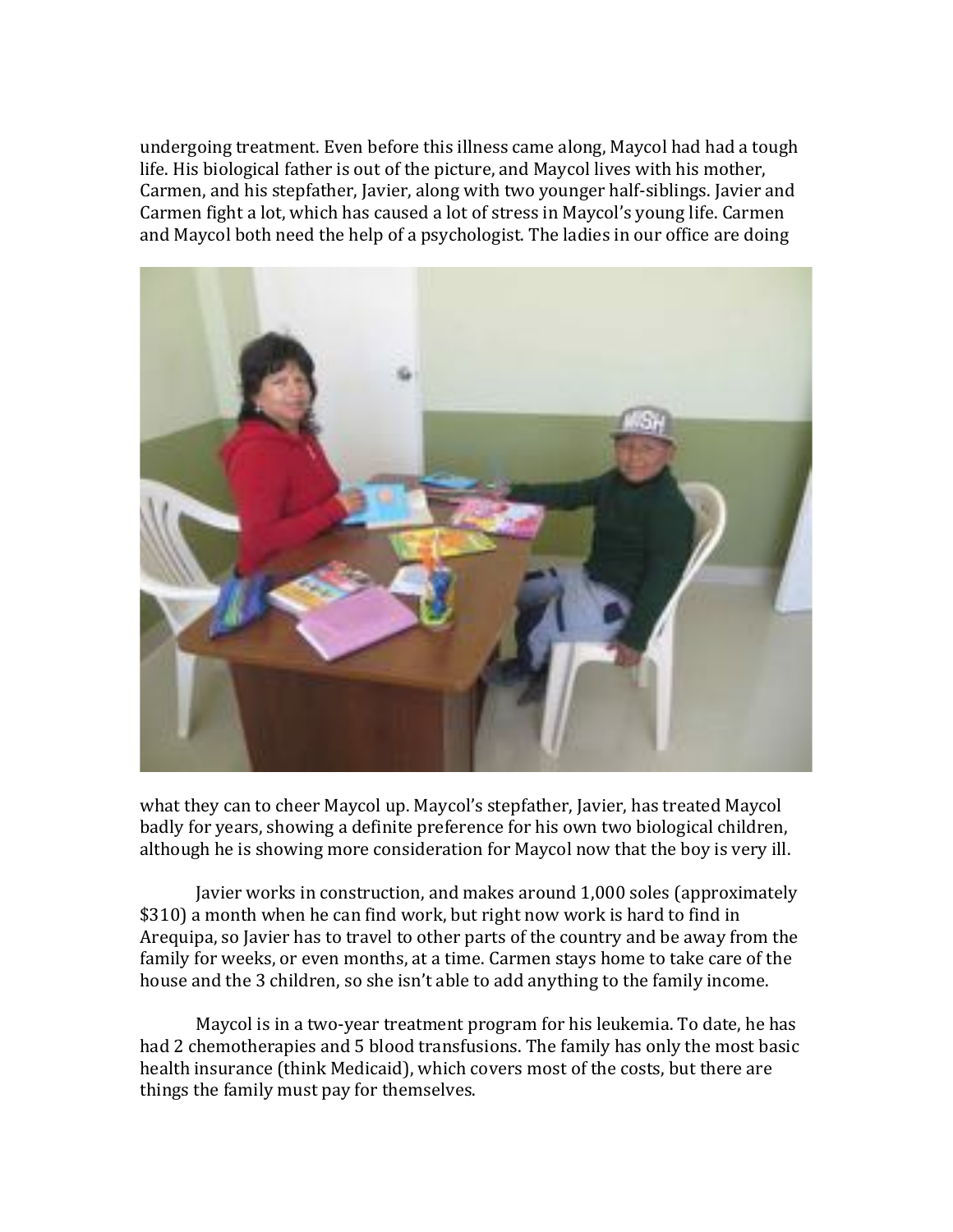Javier built the house the family lives in himself. The house is well constructed, with brick walls, a corrugated metal roof and a cement floor. The house



does have electrical service, but no water and sewer, so the family has to haul their water to the house in buckets from a public water tap, and they have to use an outhouse. They also don't have much furniture, so Maycol has to share a single twin-

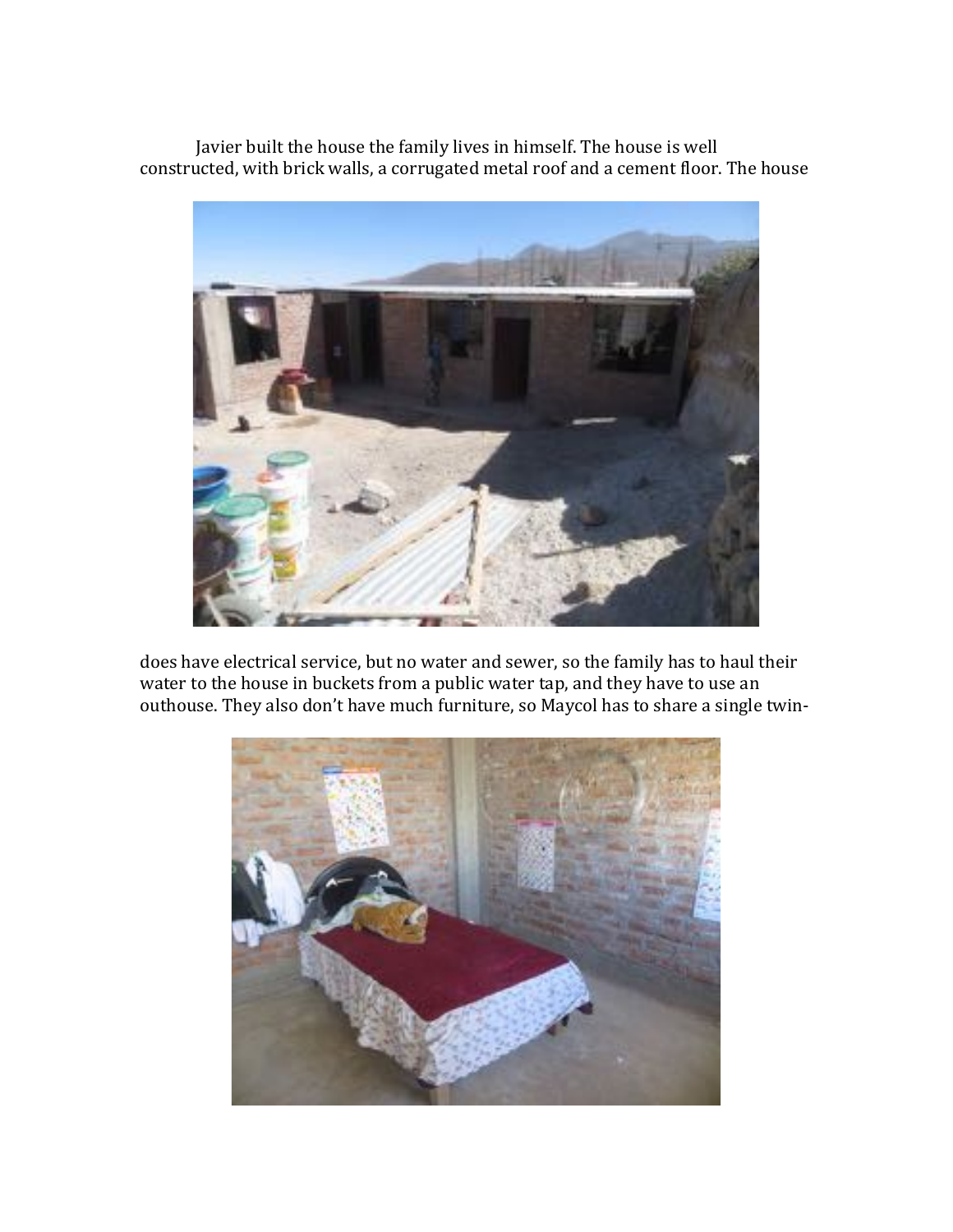size bed with his younger half-brother.

In order to build the house, Javier had to take out a large loan (15,000 soles, the equivalent of all the money he could make in 15 months of work) to buy the materials, and making the payments on that loan is proving to be a struggle.

For all the above reasons, Maycol's family is living from hand to mouth. Maycol is at the top of our waiting list for an Acercándonos sponsorship. We urgently need someone who is in a position to contribute  $$30$  a month to step forward. Your sponsorship will make a huge marginal difference in the economic life of this struggling young family. Please send me an e-mail with any questions you might have.

#### **Happy 241st Birthday, USA!**

Tuesday, of course, was the 4<sup>th</sup> of July, and the flag flew proudly over our



house. We invited all the staff over for a cookout. The guests brought all the side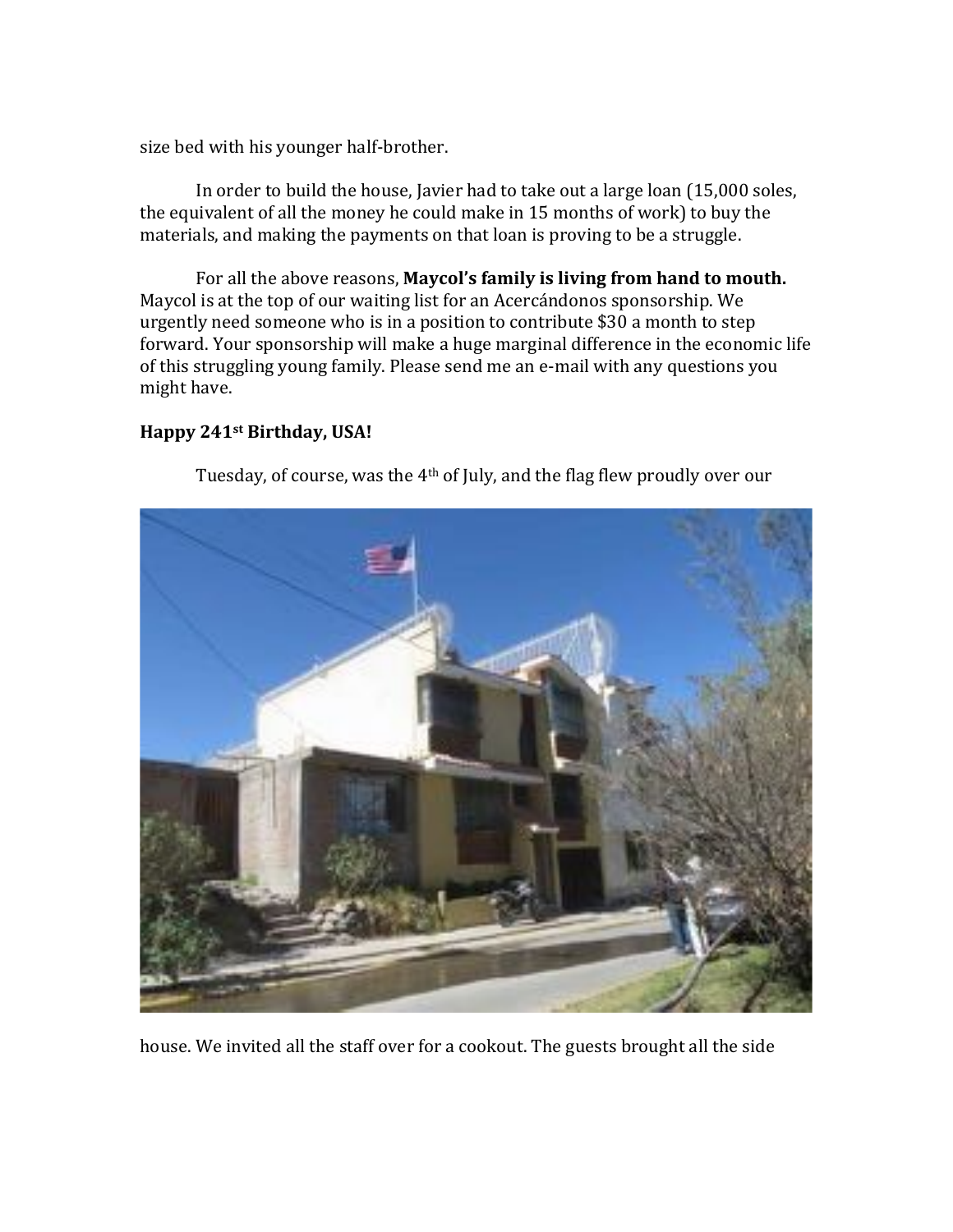

dishes, which were ample. No matter how big the lunch, our Peruvian friends leave

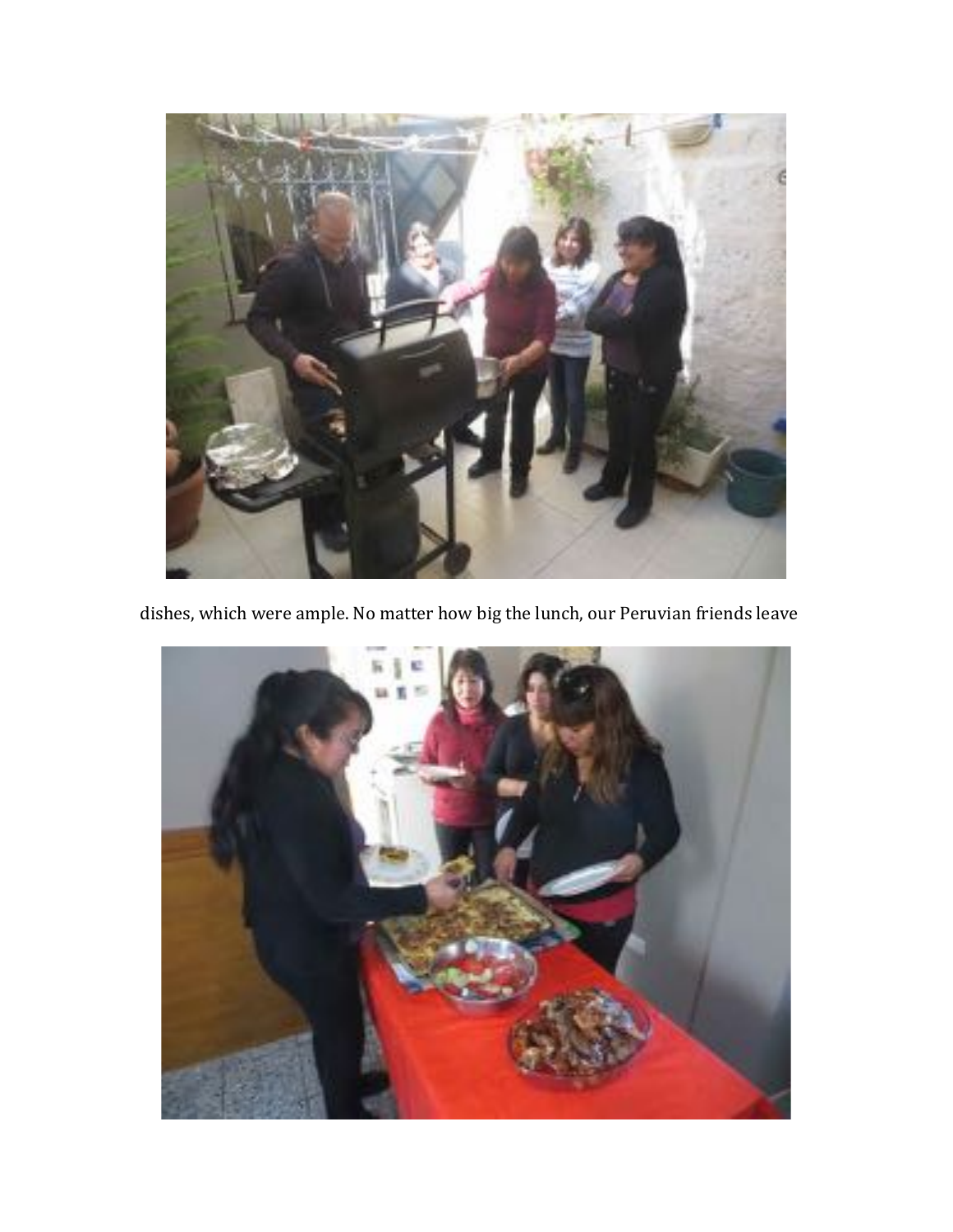#### no leftovers.



We topped off the lunch with s'mores, which were a new treat for the people here. It was fun to watch their reaction when their marshmallows suddenly burst

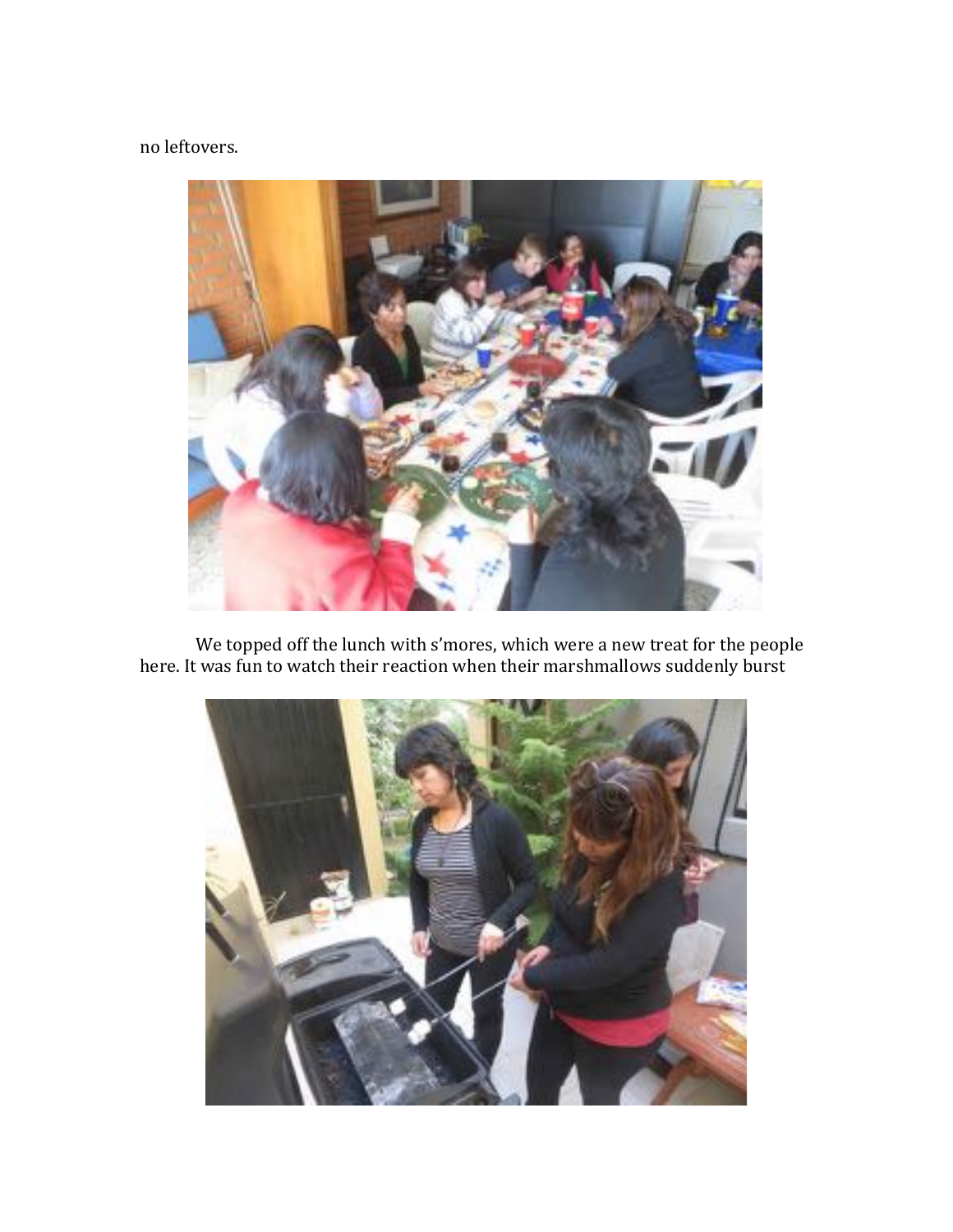into flame, but judging by the expressions afterwards, it appears that the end



product was worth the effort. We finished the day by shooting off fireworks just after dark.

# **Carol's Return**



Carol returned from her trip to Oregon on Thursday, after having gotten her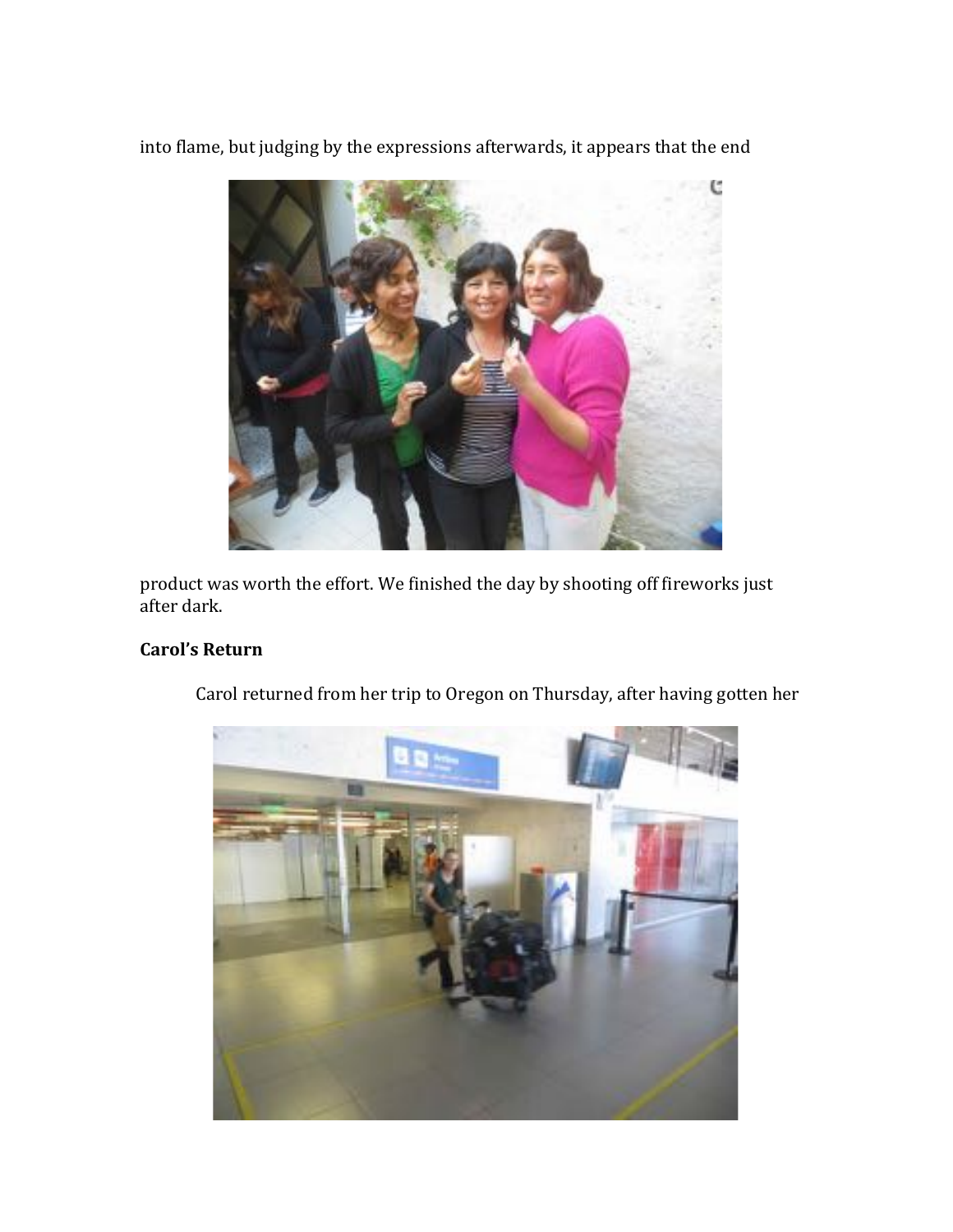last 2 daughters situated in the States. The reason this photo is blurry is because Carol never stops moving. Anyway, we are very glad to have her back.

#### **English Classes**

John is now teaching English classes both Thursdays (in Mujeres con Esperanza) and Fridays (at our other building down the hill). In the Friday classes, he's being assisted by Victor's daughter, Nikole, who is doing a nice job. They usually



get 12-20 kids in the Friday classes. For the Thursday classes in Mujeres con Esperanza, they typically get 50-60 kids. John doesn't have an assistant for that class, but he certainly needs one, so we're actively looking for someone.

#### **Visiting the Elderly**

Victor has assembled a group of elderly, but able-bodied, people in our program to visit other elderly people who are not doing so well. This photo was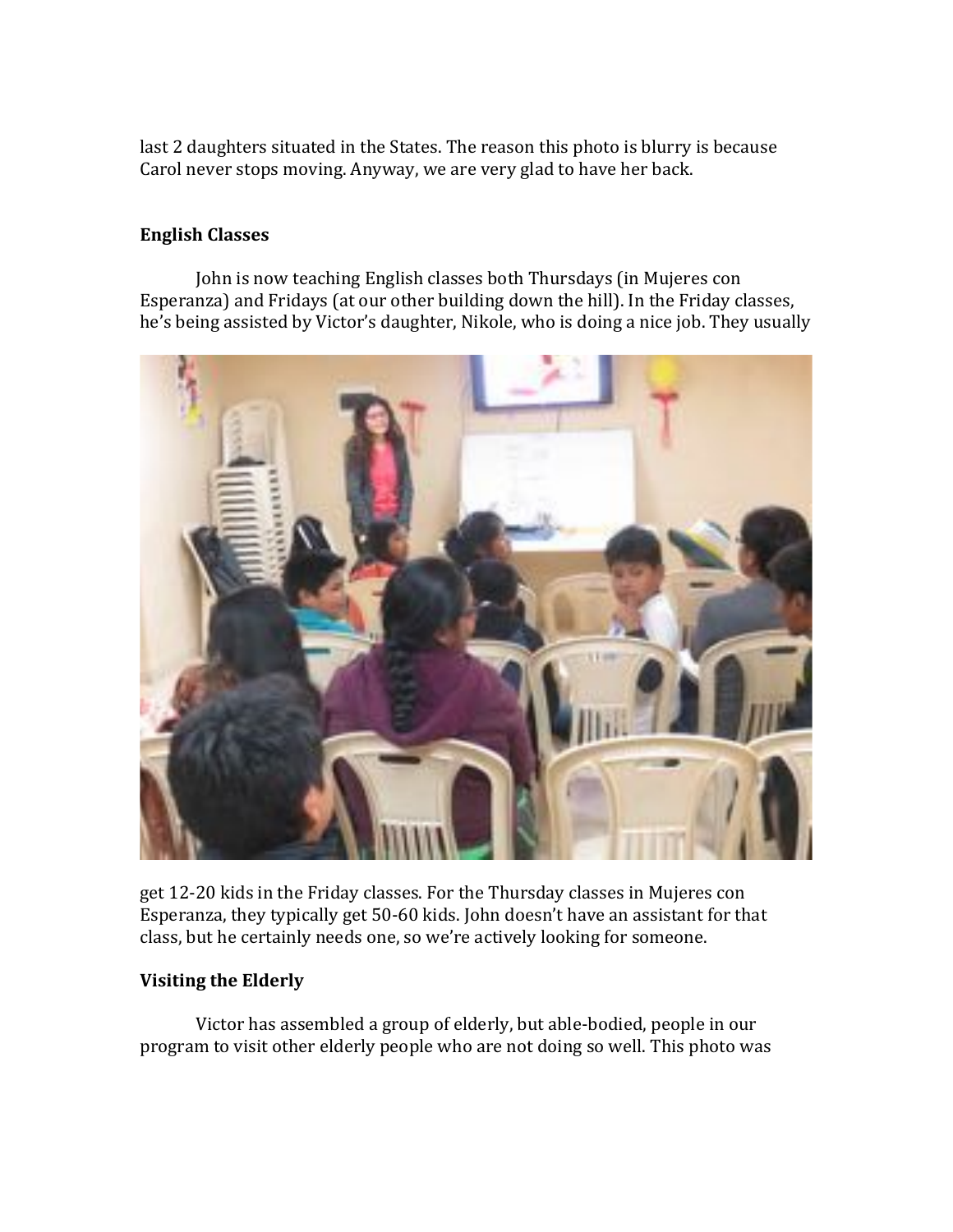

taken just before they climbed into the van to go make 2 visits. The people being visited certainly enjoyed the company.

# **A Special Event for the Children in Mujeres con Esperanza**

On Saturday morning, Jonathan Taype and 16 of his classmates from the

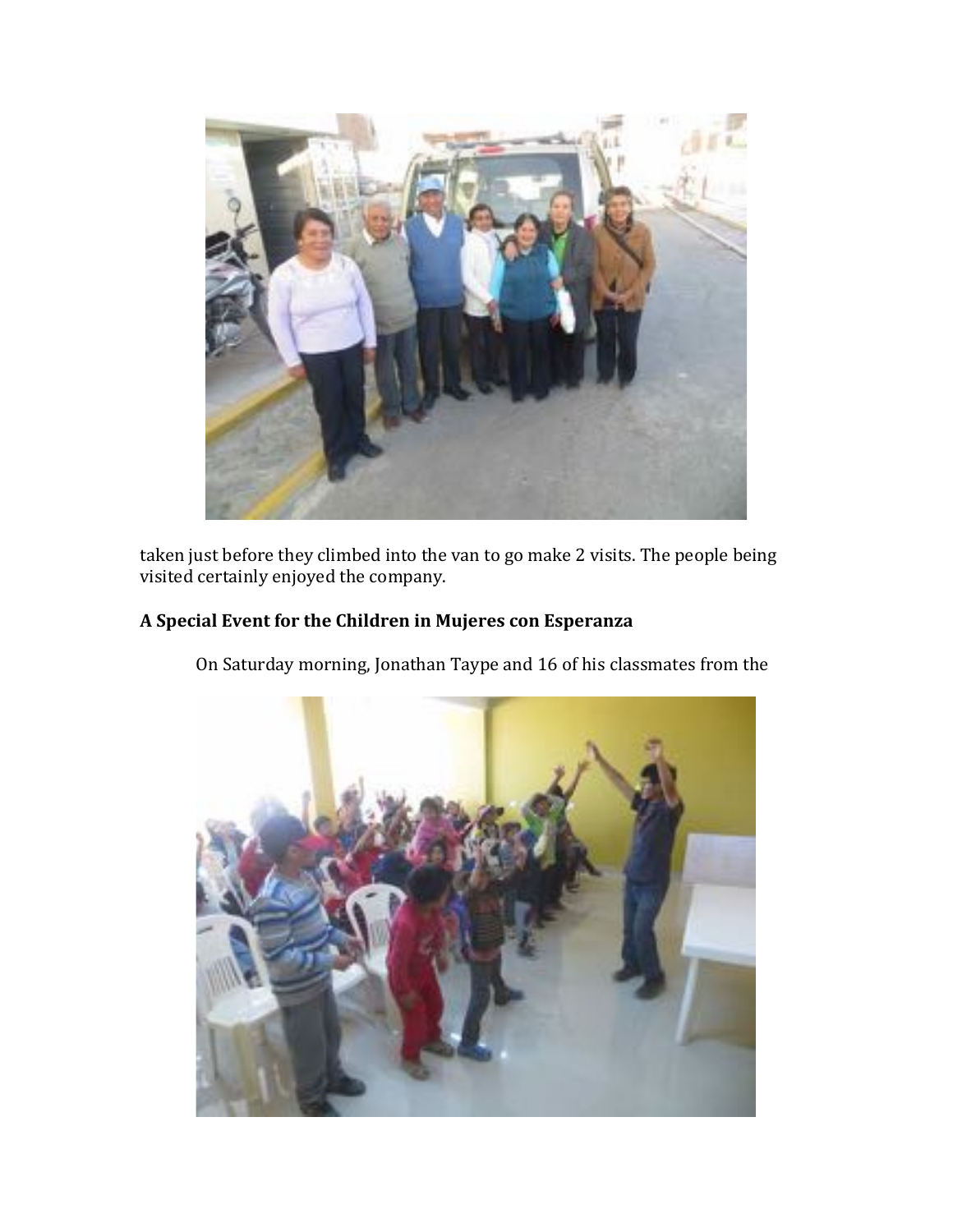Philosophy Department at the National University came up to Mujeres con Esperanza to entertain 58 kids. They attempted to address the kids (lightly) on



some serious subjects, but for the most part, with kids this young, it had to be mostly entertainment,

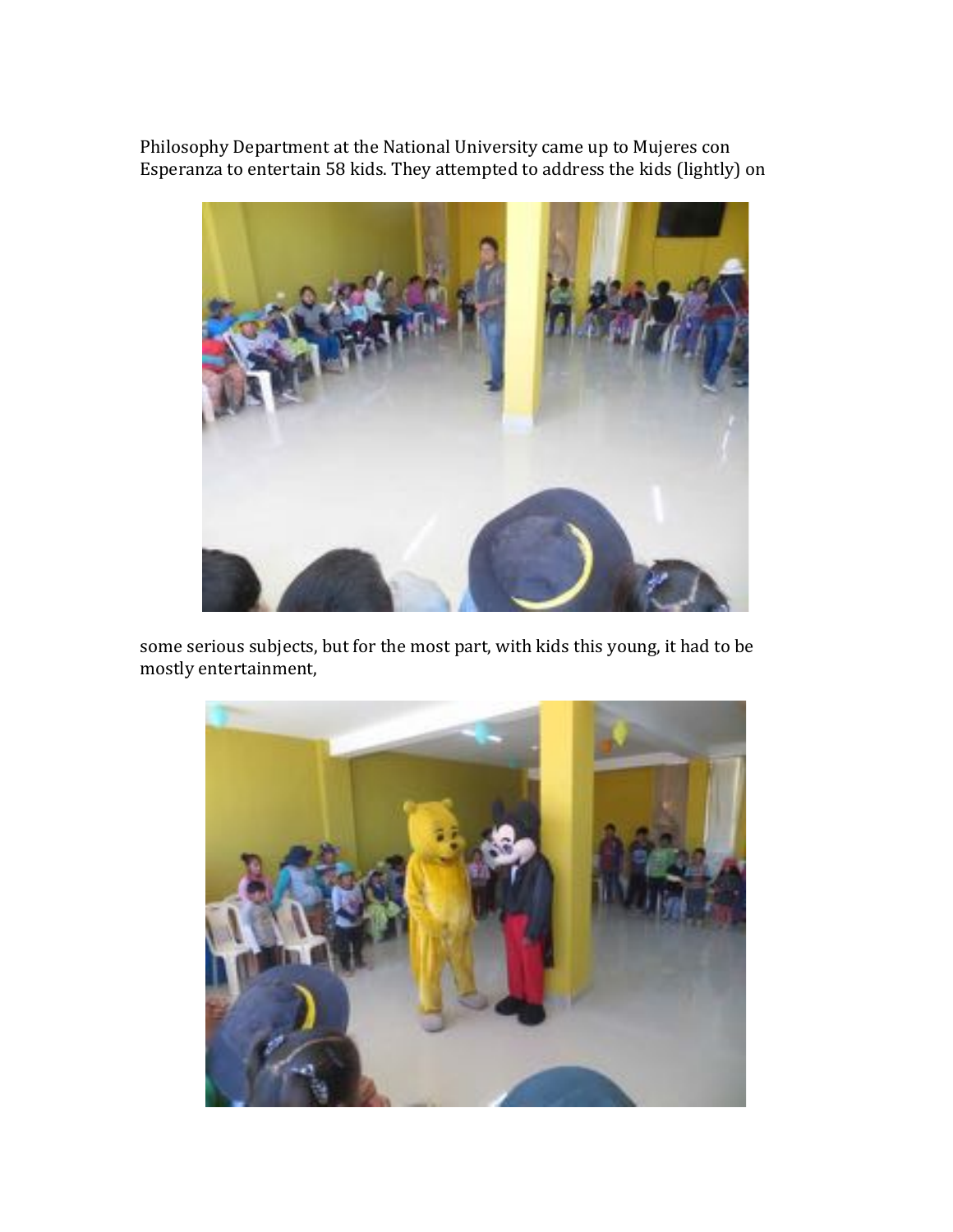# dancing,



and giving out lots of balloons and treats.

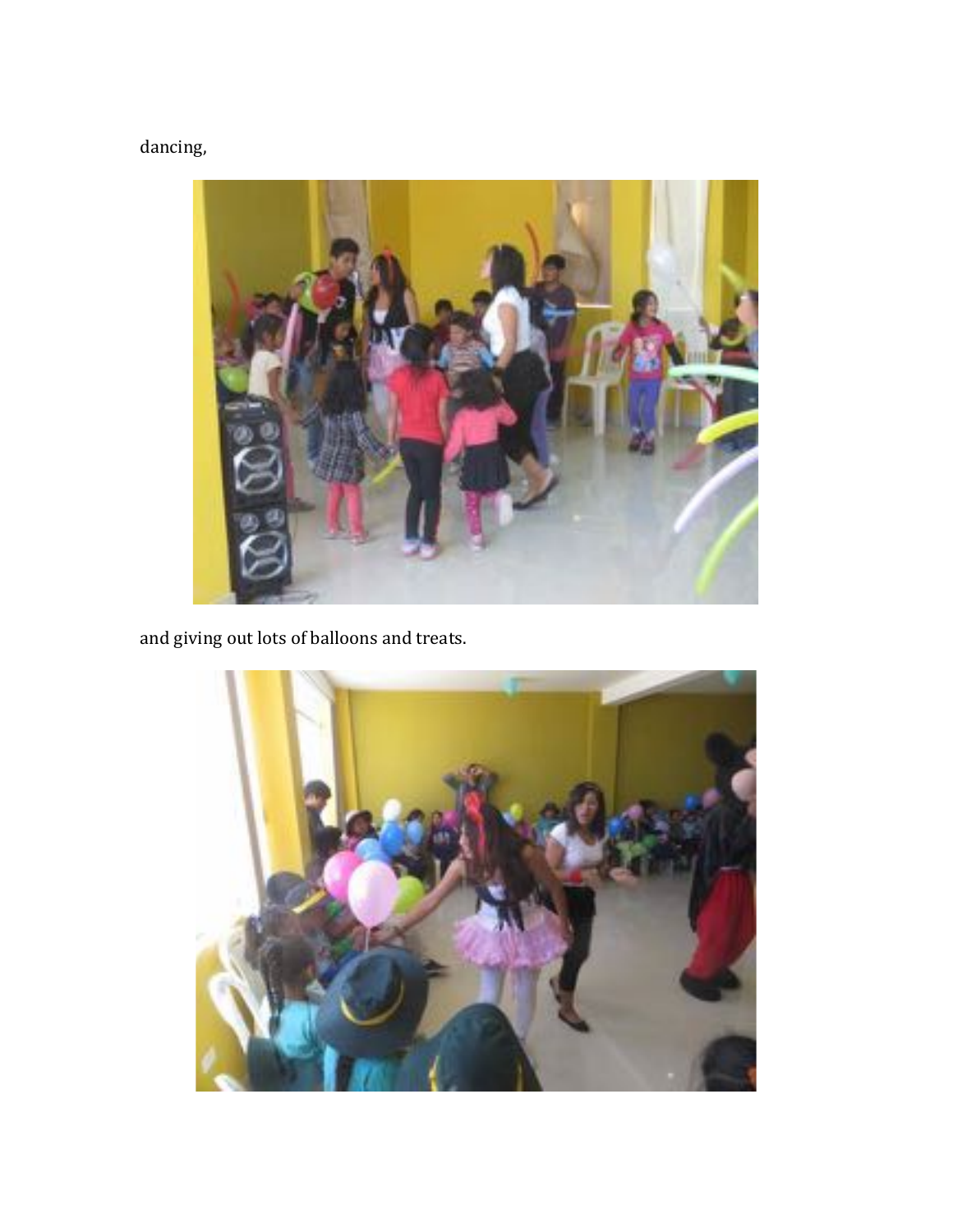At the end, some of the older kids were given books,



and the traditional group photo was taken.

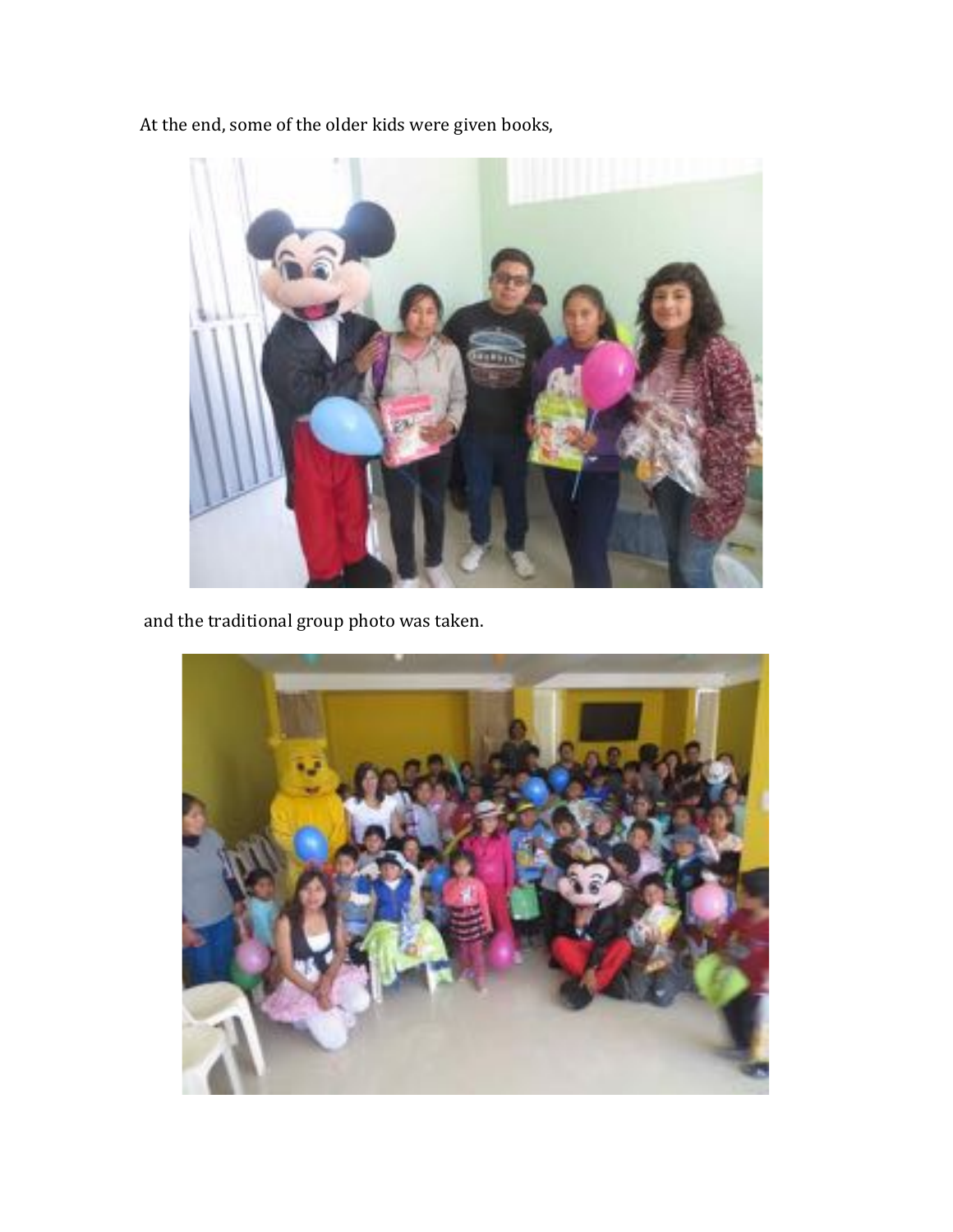# **Kids' Club**

On Saturday morning, the TAC Kids' Club also met. This group is growing,



slowly but surely. Now that the church is in a more visible location, people are beginning to pass the word.

# **Acercándonos Elderly Meeting**

On Saturday afternoon, we had our regular monthly meeting with the elderly

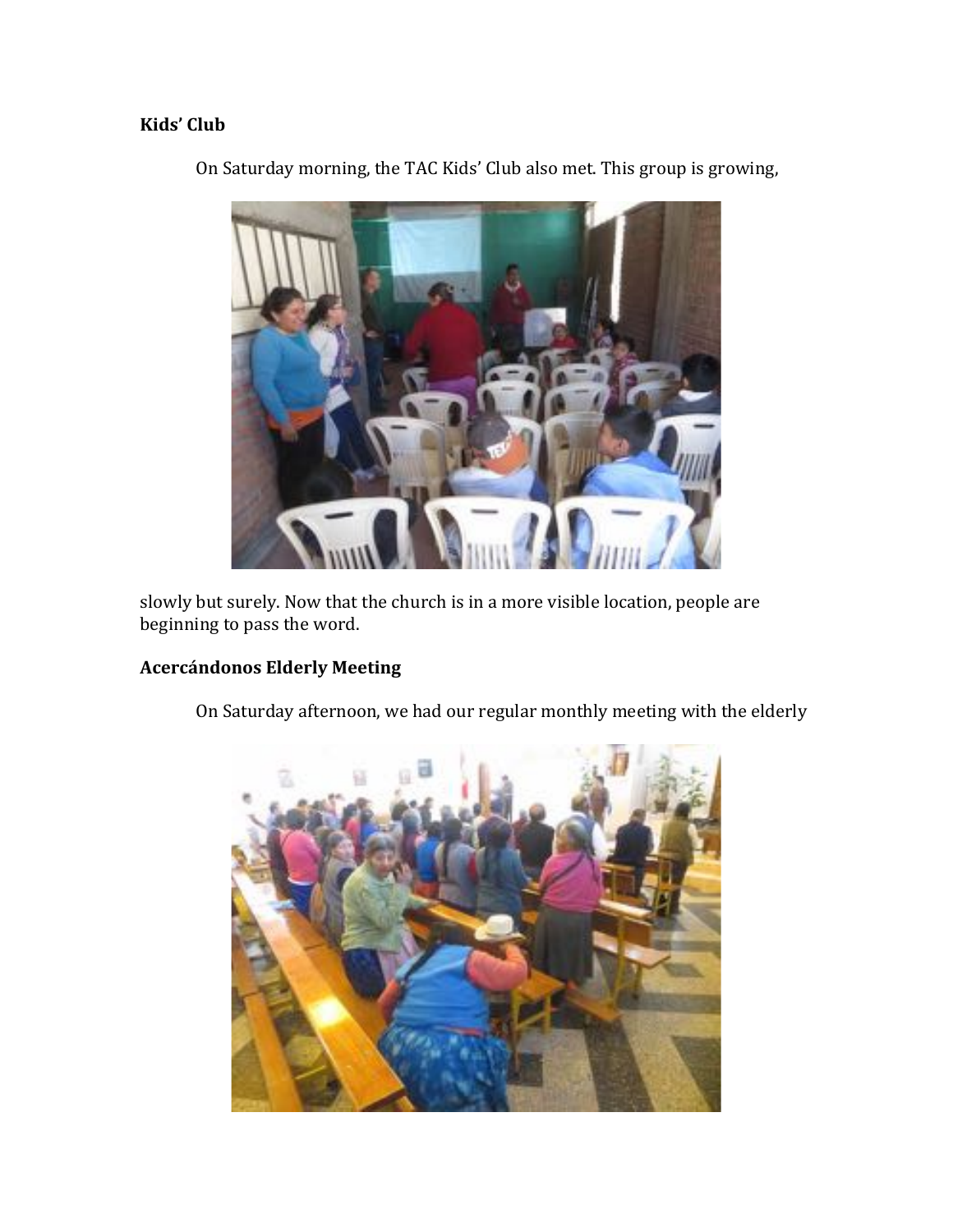"ahijados" (sponsorees) in the Acercándonos program. We presented one new "ahijada", Sra. Antonia, who is in the program because a chronic illness prevents her



from doing steady work.

Olfa Chavez, a nurse from the Policlínico, gave an excellent talk on influenza

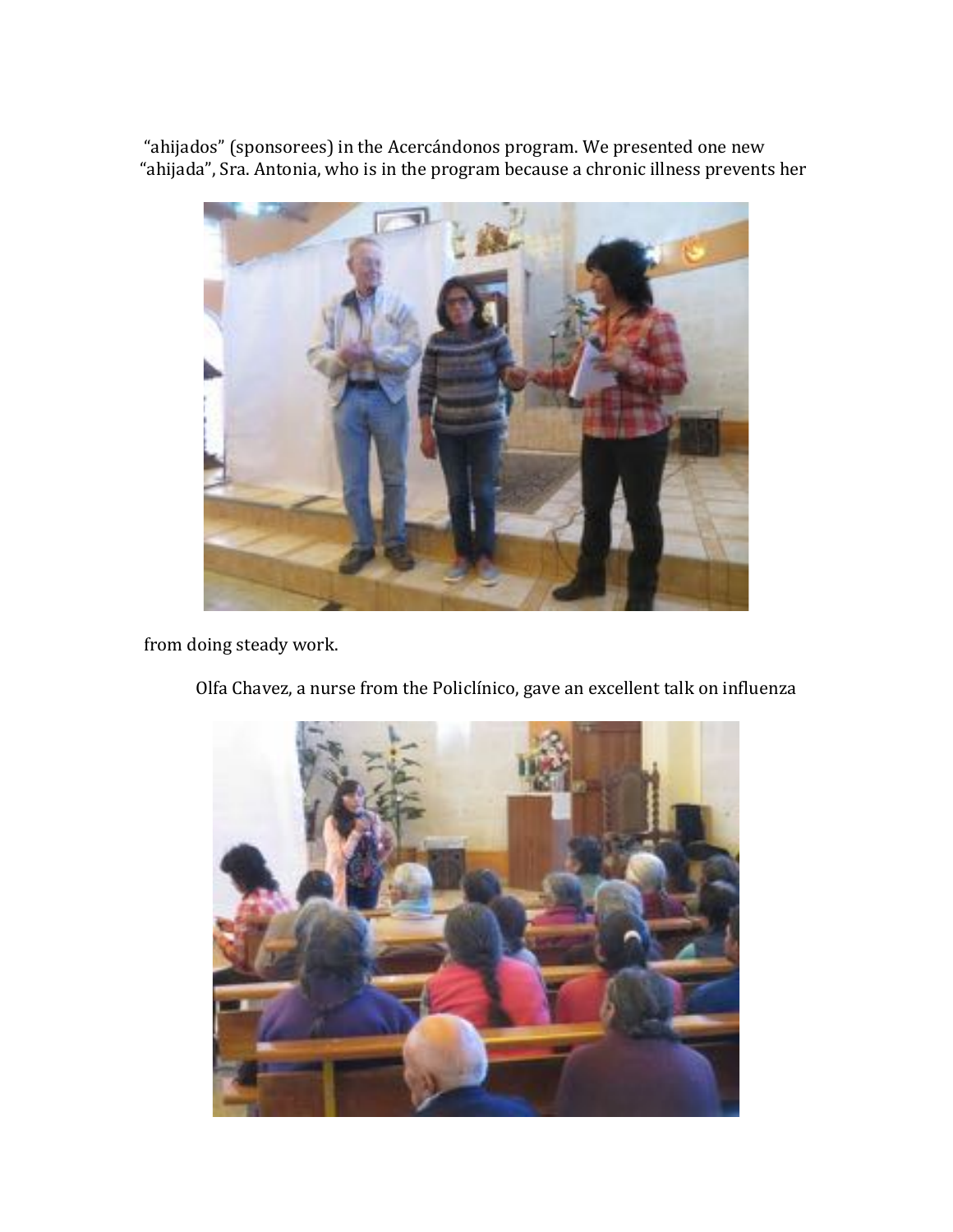which was very timely, since many people here became ill during a recent stretch of cold weather.

At the end of the meeting, I announced that we would sponsor another outing for the elderly in just a couple of weeks, which of course made them very happy.

#### **Rotaract/Interact "Cambio de Mazo"**

After the meeting with the elderly on Saturday, the staff of the Acercándonos program held our weekly Staff Meeting (there's too much going on in the office to do this during the week), after which Lidia, Sabina and I headed for the National University for the "Cambio de Mazo", which is the installation of new Officers and Directors of our Rotaract and Interact service clubs. Here's outgoing President



Melisa swearing in incoming President Joseph of the Rotaract Club.

#### **Rotaract Club Meeting**

On Sunday evening, the day after the installation ceremony, I attended the first meeting of the Rotaract club under Joseph's leadership. Lidia and I were there